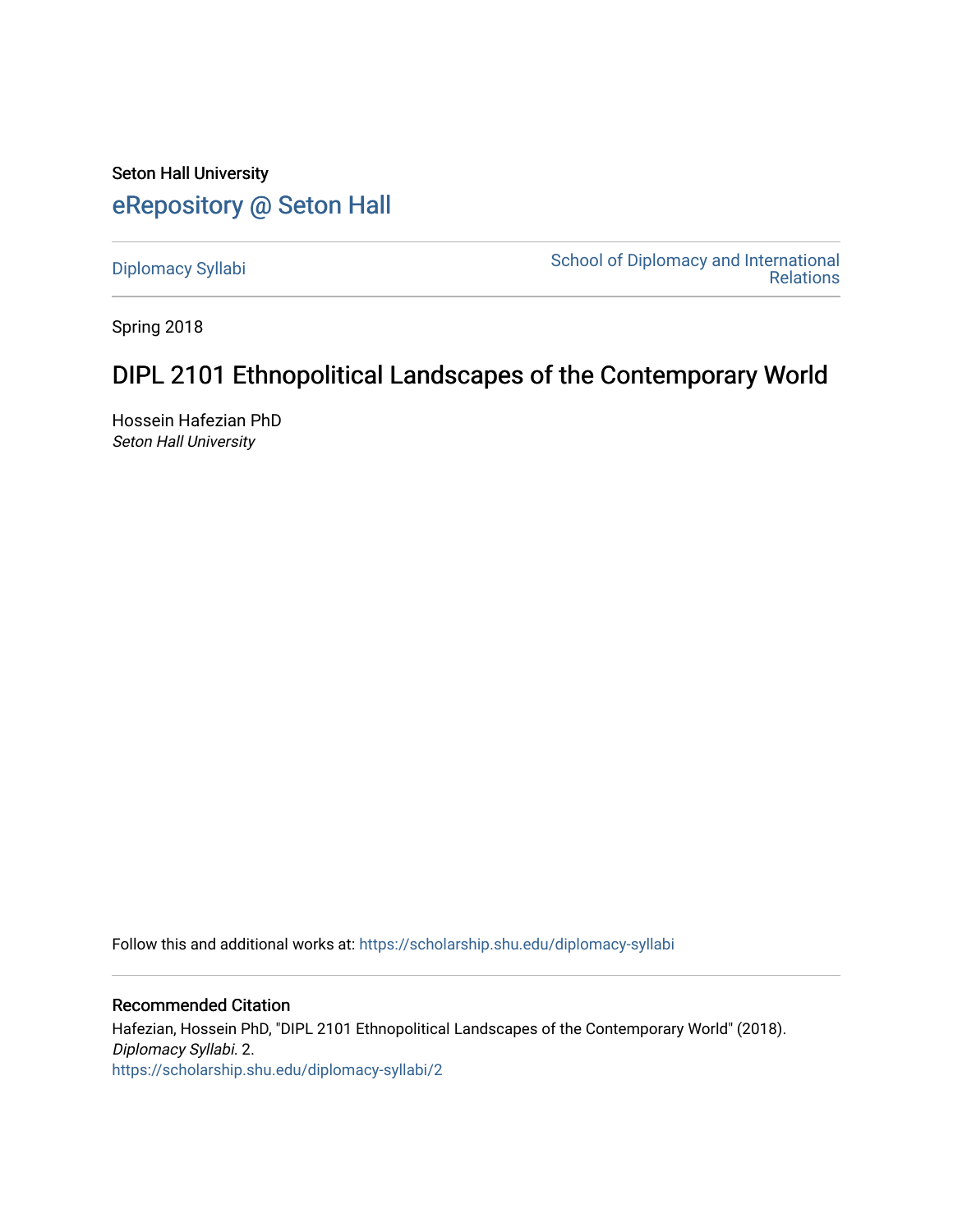## **Seton Hall University**

## **School of Diplomacy**

## **DIPL 2101: Ethnopolitical Landscapes of the Contemporary World**

| Spring 2018   | MW 12:30-1:45 PM                              | Stafford Hall 208            |
|---------------|-----------------------------------------------|------------------------------|
|               | Hossein Hafezian, PhD Email: hafezimo@shu.edu | Office Phone: (973) 275-2265 |
| Office Hours: | Wednesdays 01:45-03:45 PM                     | McQuaid 109                  |

## **Course Description**

In this course, we will explore some of the most important scholarly studies that attempt to understand and explain national identities, ethnic communities and conflicts arising from such differences. During the semester, we will examine a variety of theories concerning the emergence of nations, nation-states, nationhood and nationalism. We will link different historical and conceptual issues with contemporary events through multiple case studies on Bosnia, Kosovo, Iraq, Syria, Lebanon, and Israel. These case studies investigate several contemporary situations where issues of ethnicity and 'nation' present significant challenges. We will also examine factors that contributed to the recent revival of ethnic, religious and linguistic attachments, including globalization. Our objective is to recognize and explain contemporary issues in culturally plural societies and to demonstrate the extent to which ethnicity and nationalism continue to play a pivotal role in shaping the existing international system.

# **Required Textbooks:**

Rogers Brubaker, *Ethnicity without Groups*, Cambridge: Harvard University Press, 2006. Benedict Anderson. *Imagined Communities: Reflections on the Origin and Spread of Nationalism*, New York: Verso, 2016.

### **Recommended:**

John Hutchinson and Anthony Smith (eds.), *Nationalism,* New York: Oxford University Press, 1995.

The above books, as assigned, are required readings for the course. Additional reading assignments will be added during the course of the semester.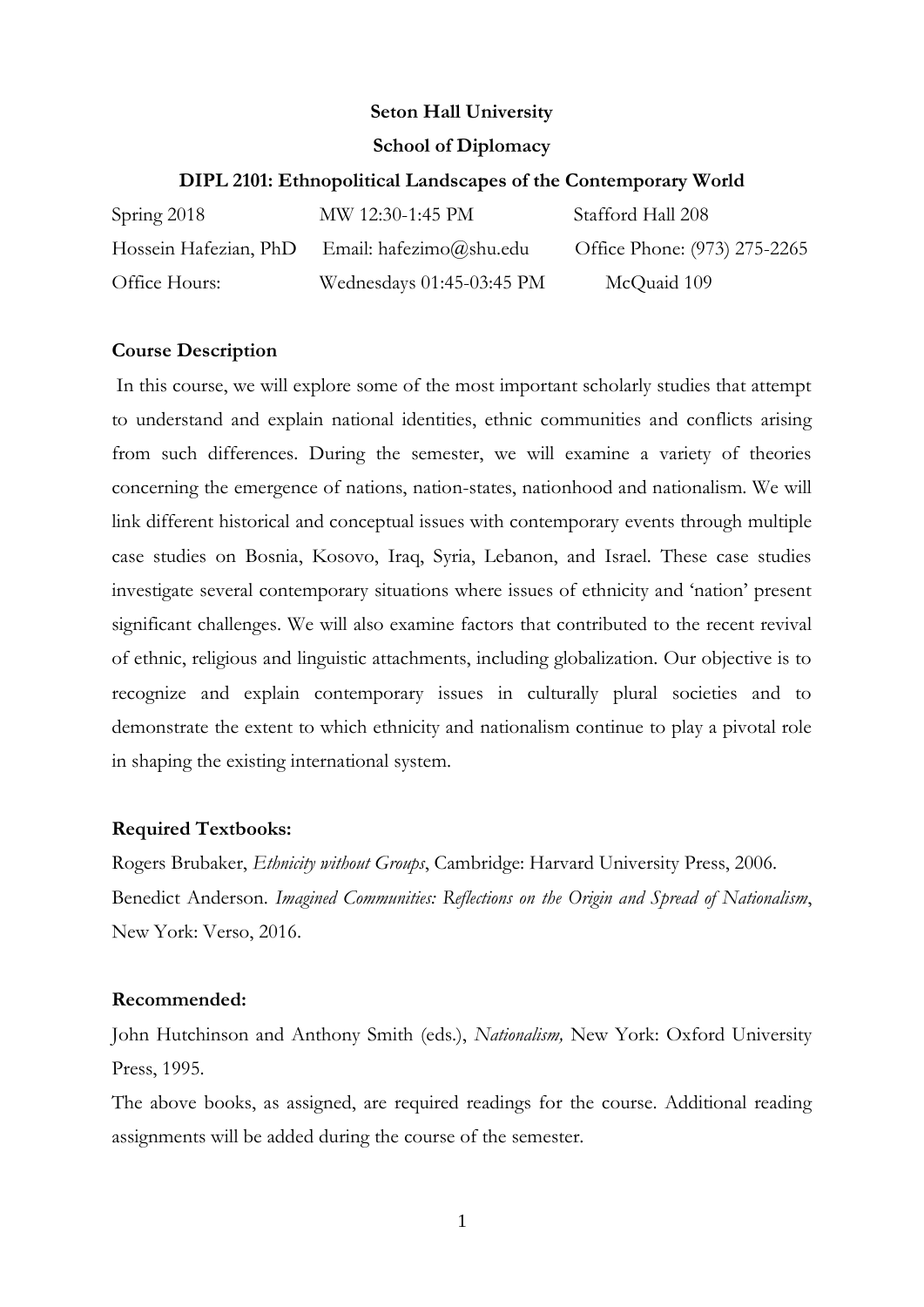#### **Course Requirements:**

Students will be graded on the following basis:

1) One-hour midterm exam (Monday, February 19). It will be given during the regular class period and will cover the material studied thus far. Questions will be of the essay type, but there will be objective and identification questions as well. It counts 25% of the final grade.

2) A term paper of 12-15 pages with at least ten references (not including the textbooks), on a topic to be approved beforehand by the professor. Due April 16 and counts 25% of the final grade. Students should work in groups of two or three. All groups should present the findings of their research in class in 10 minutes, followed by five minutes of questions and answers.

3) Take home final exam for which essay type questions will be provided on May 8 and must be received by May 14. It will cover the entire course, lectures and readings, counting 40% of the final grade. Students can choose three out of five questions and write a one-page essay for each.

4) Class participation (10% of course grade): Students are expected to attend all class sessions, to read all assigned materials prior to class, and to actively participate in discussions.

#### **Disability Services Statement**

It is the policy and practice of Seton Hall University to promote inclusive learning environments. If you have a documented disability you may be eligible for reasonable accommodations in compliance with University policy, the Americans with Disabilities Act, Section 504 of the Rehabilitation Act, and/or the New Jersey Law against Discrimination. Please note, students are not permitted to negotiate accommodations directly with professors. To request accommodations or assistance, please self-identify with the Office for Disability Support Services (DSS), Duffy Hall, Room 67 at the beginning of the semester. For more information or to register for services, contact DSS at [\(973\) 313-6003](tel:%28973%29%20313-6003) or by e-mail at [DSS@shu.edu.](mailto:DSS@shu.edu)

#### **Academic Integrity & Dishonesty**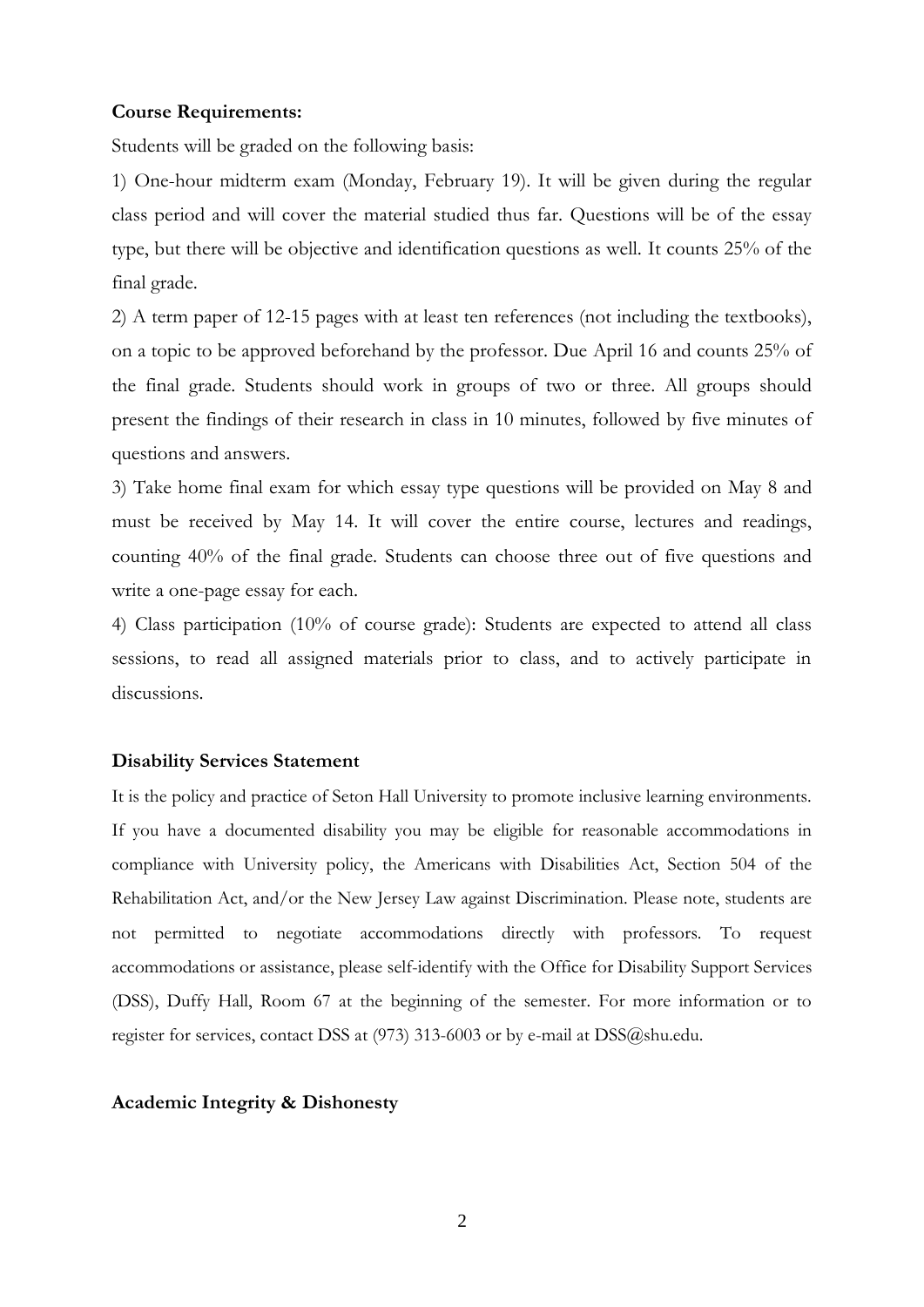Plagiarism and other forms of academic dishonesty will be reported to the administration, and may result in a lowered or failing grade for the course and up to possible dismissal from the School of Diplomacy. See university and school standards for academic conduct here: [http://www13.shu.edu/offices/student-life/community-standards/upload/Seton-Hall-](http://www13.shu.edu/offices/student-life/community-standards/upload/Seton-Hall-University-Student-Code-of-Conduct.pdf)[University-Student-Code-of-Conduct.pdf](http://www13.shu.edu/offices/student-life/community-standards/upload/Seton-Hall-University-Student-Code-of-Conduct.pdf) [http://www.shu.edu/academics/diplomacy/academic](http://www.shu.edu/academics/diplomacy/academic-conduct.cfm)[conduct.cfm.](http://www.shu.edu/academics/diplomacy/academic-conduct.cfm)

#### **Policy on Incompletes:**

Incompletes will be given only in exceptional cases for emergencies. Students wishing to request a grade of Incomplete must provide documentation to support the request accompanied by a Course Adjustment Form (available from the Diplomacy Main Office) to the professor *before* the date of the final examination. If the incomplete request is approved, the professor reserves the right to specify the new submission date for all missing coursework. Students who fail to submit the missing course work within this time period will receive a failing grade for all missing coursework and a final grade based on all coursework assigned. Any Incomplete not resolved within one calendar year of receiving the Incomplete or by the time of graduation (whichever comes first) automatically becomes an "FI" (which is equivalent to an F). It is the responsibility of the student to make sure they have completed all course requirements within the timeframe allotted. Please be aware that Incompletes on your transcript will impact financial aid and academic standing.

|                | <b>Schedule of Topics and Readings</b>     |
|----------------|--------------------------------------------|
| Dates          | <b>Topics and Readings</b>                 |
| 1/17           | <b>Introductory Notes</b>                  |
|                | Anderson, "Introduction"                   |
|                | Brubaker, "Introduction"                   |
| Week of $1/22$ | Nation, Nationhood and Nationalism         |
|                | Anderson, Chaps. 1-2                       |
|                | Brubaker, Chaps. 1-2                       |
| Week of $1/29$ | Nationalism, Modernization and Colonialism |
|                | Anderson, Chaps. 4, 5-6                    |
| Week of $2/5$  | Various Types and Theories of Nationalism  |
|                | Anderson, Chaps. 7, 8, 9-10                |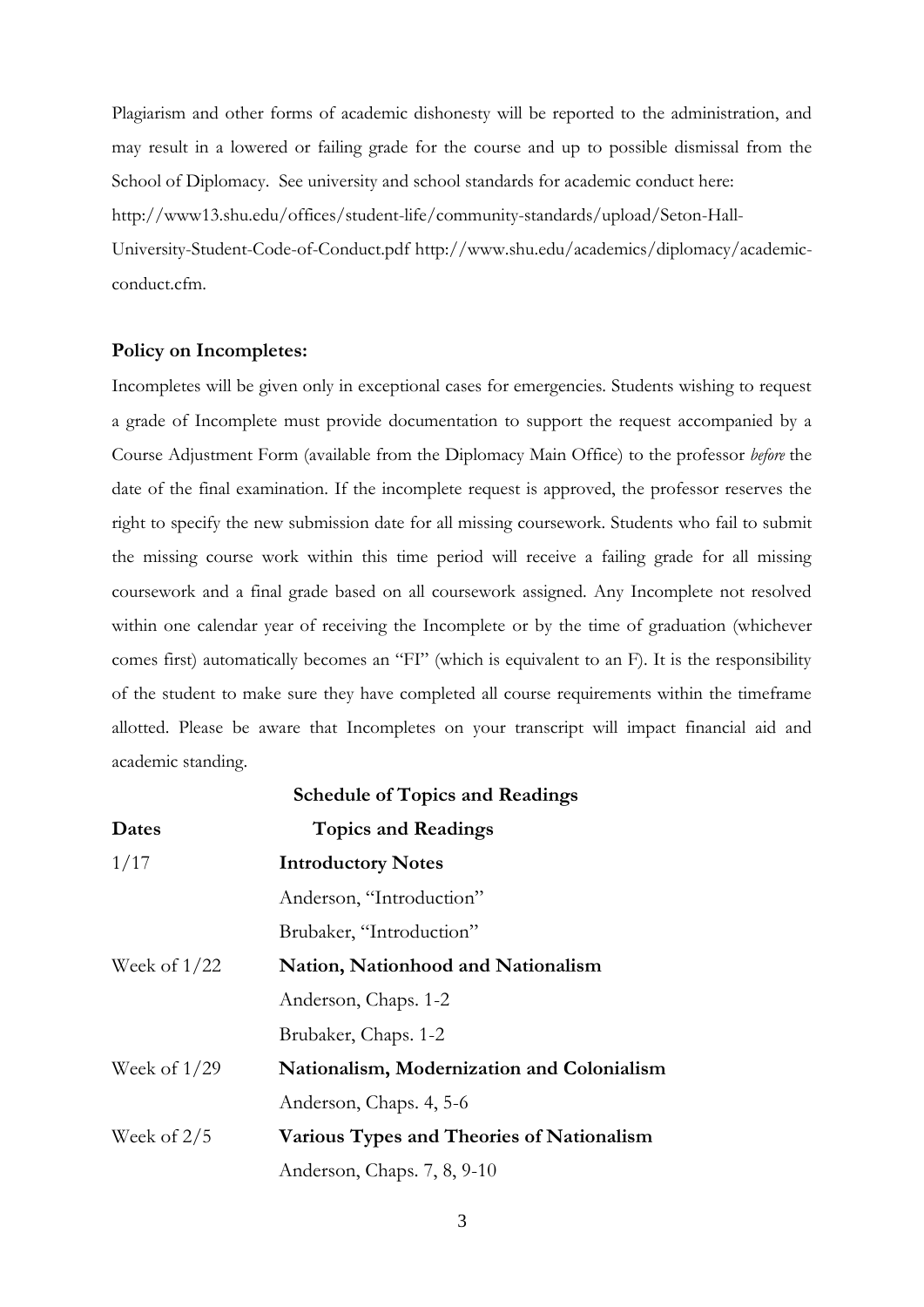|                | Brubaker, Chap., 3                                                  |  |  |
|----------------|---------------------------------------------------------------------|--|--|
|                | Hutchinson and Smith, Chaps. 24-25                                  |  |  |
| Week of $2/12$ | <b>Nationalism and the Nation-State System</b>                      |  |  |
|                | Carr, "Three Phases of Nationalism," in Hutchinson                  |  |  |
|                | Cobban, "The Rise of the Nation-State System," in Hutchinson        |  |  |
|                | Tilly, "Europe and the International State System," in Hutchinson   |  |  |
| 2/19           | Midterm Exam                                                        |  |  |
| 2/21           | <b>Globalization and Ethnic Revival</b>                             |  |  |
|                | Huntington, "The Clash of Civilizations," Foreign Affairs, February |  |  |
|                | 1993, 22-49                                                         |  |  |
|                | Anderson, Chaps. 11 and "Travel and Traffic"                        |  |  |
| Week of $2/26$ | Universalism, Assimilation and Multiculturalism                     |  |  |
|                | Brubaker, Chaps. 5-6                                                |  |  |
| Week of $3/5$  | Spring Recess – No Classes                                          |  |  |
| Week of $3/12$ | <b>Ethnic Conflict</b>                                              |  |  |
|                | Howard Handelman, "Chapter 4: The Politics of Cultural Pluralism    |  |  |
|                | and Ethnic Conflict," Available on Blackboard.                      |  |  |
|                | Brubaker, Chap. 4                                                   |  |  |
| Week of $3/19$ | <b>Case Study on Bosnia and Kosovo</b>                              |  |  |
|                | Brubaker, Chap. 7-8                                                 |  |  |
| Week of $3/26$ | Case Study on Lebanon and Israel                                    |  |  |
|                | "Lebanon: The Persistence of Sectarian Conflict," Berkley Center    |  |  |
|                | for Religion, Peace and World Affairs, 2013.                        |  |  |
|                | International Crisis Group, "Israel's Arab Minority," 2012.         |  |  |
| 4/2            | Easter Monday – No Classes                                          |  |  |
| 4/4            | Case Study on Iraq and Syria                                        |  |  |
|                | Al-Qarawee, "Iraq's Sectarian Crisis," Carnegie Middle East Center, |  |  |
|                | 2014.                                                               |  |  |
|                | Groarke, "Power Sharing in Syria," Hamburger Beitrage, 2015.        |  |  |
| Week of $4/9$  | Case Study on Iraq and Syria Continued                              |  |  |
| Week of $4/16$ | <b>Student Presentations</b>                                        |  |  |
| Week of $4/23$ | <b>Student Presentations</b>                                        |  |  |